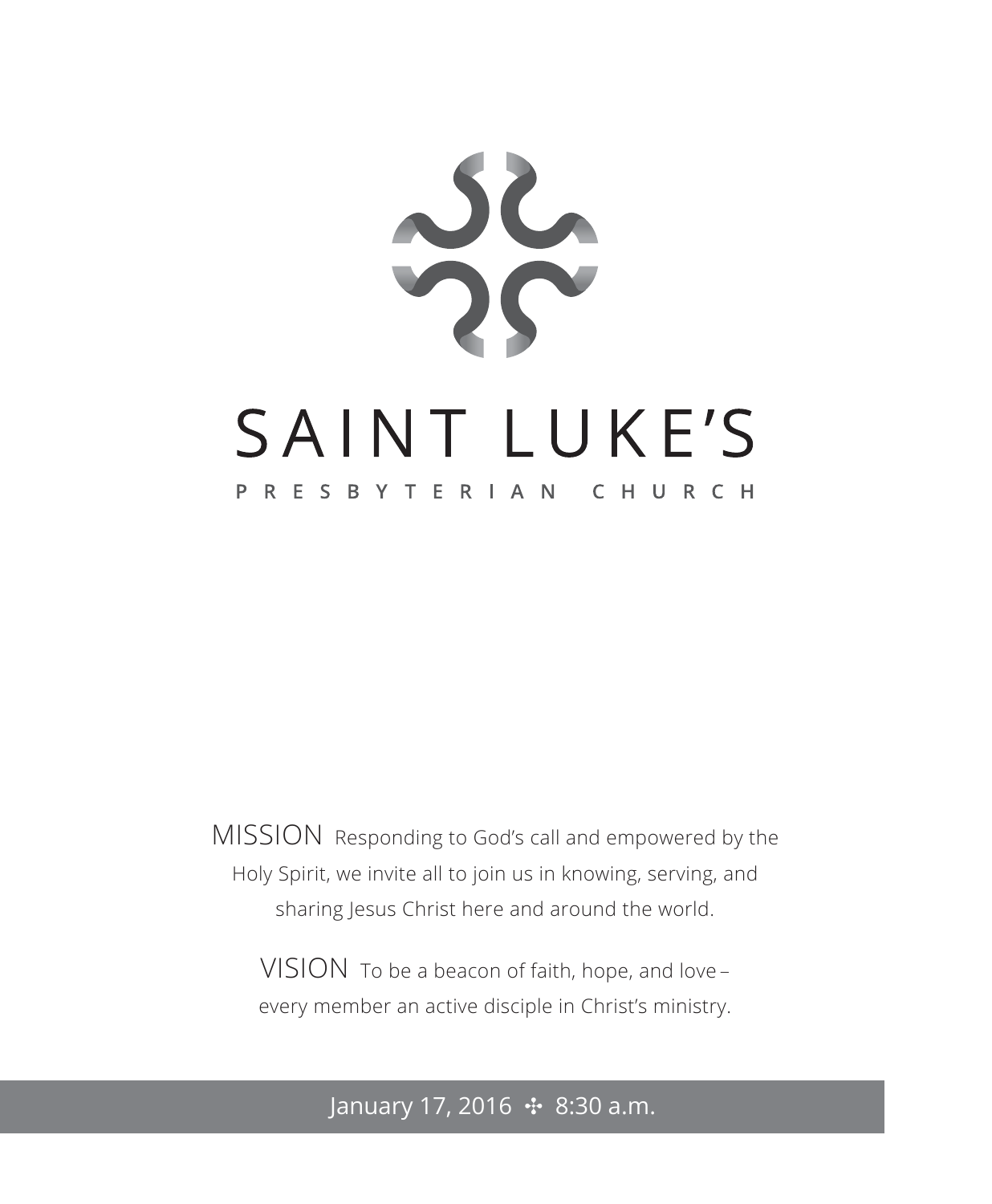

1978 Mount Vernon Road • Dunwoody, Georgia 30338 770.393.1424 • www.slpres.org

### **January 17, 2016**

2nd Sunday after Epiphany

**Liturgical Color:** *Green Green is used to represent spiritual growth.* 

#### **SUNDAY SCHEDULE**

**8:30 a.m.** Chapel Communion Service **9:30 a.m.** Sunday School **11:00 a.m.** Sanctuary Worship Service *Nursery available at all services & Sunday School*

#### **SERVING TODAY**

| <b>Continental Breakfast </b> Ferretti Family |  |  |
|-----------------------------------------------|--|--|
|                                               |  |  |

#### **WELCOME, GUESTS!**

We are delighted you are worshiping with us!

**DURING** the Welcome, please print the requested information on the Friendship Pad and pass the Friendship Pad down the pew.

**AFTER** the worship service, please join us outside the Chapel where our Pastors will be available to answer questions and provide you with a Guest Packet and a loaf of freshly-baked bread.

**FOR MORE** information about our programs, ministries or membership, please contact one of our Pastors at 770.393.1424.

#### **THAT ALL MAY WORSHIP**

**ASSISTIVE** hearing devices, large print hymnals, large print bulletins and pew cushions are available. Please contact an usher for further assistance.



**CHILDREN'S WORSHIP** notebooks and activity sheets are available on the table just outside the Chapel doors. For your convenience, there is a Family Restroom located in the hallway of the administrative offices, on the first floor, near the main lobby.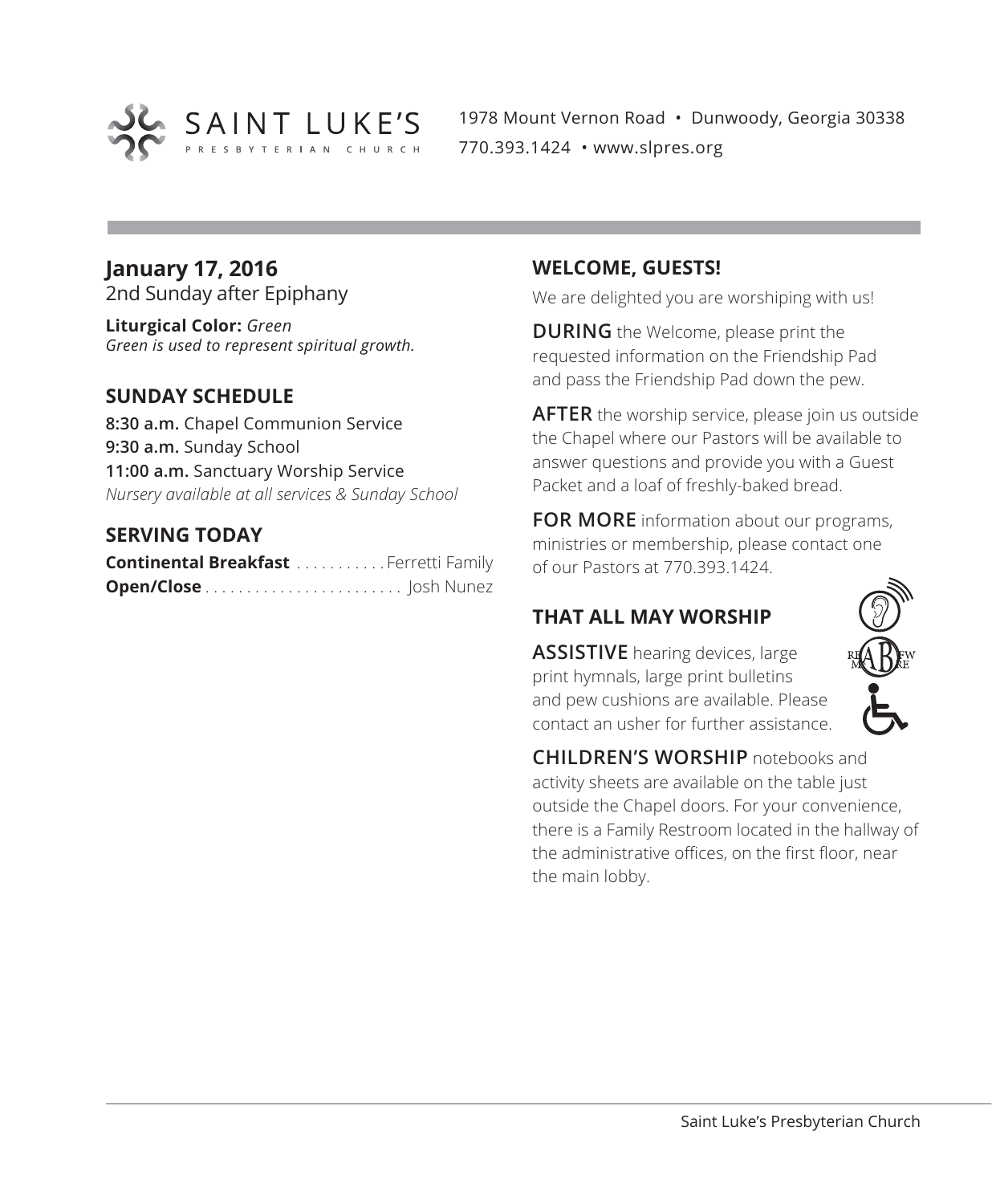#### **In Preparation for Worship**

 The miracle that took place at a wedding in Cana poses hard questions for the interpreter, because the miracle challenges conventional assumptions about order and control, about what is possible, about where God is found and how God is known. *Gail R. O'Day* 

**Prelude** Prelude *Arthur Sullivan* 

#### **Welcome**

#### **Call to Worship** \*

Leader: The steadfast love of the Lord is great.

- **People: Your love, O God, extends to the heavens; Your justice is like the ever rolling mountains.**
- Leader: Here we drink from the fountain of life.
- **People: Here we feast on the abundance of Your goodness, O God and drink our fill of Your mercy, O Fountain of Life.**
- **All: Let us worship God!**

\* Hymn #611

**Hymn #611** Joyful, Joyful We Adore Thee *HYMN TO JOY*

#### **Call to Confession**  \*

Leader: The Lord be with you. **People: And also with you.** Leader: Let us pray.

#### **Prayer of Confession**  \*

**God our Redeemer, we confess that our lives do not reflect Your glory. We have been fickle and unfaithful, but Your steadfast love never fails. We try to save the best for ourselves, but You freely pour out Your gifts for all. Forgive us, God of grace. Empower us by Your Holy Spirit to be faithful followers of Your way and use our gifts for the common good. In Jesus' name, we ask that you hear the prayers of our heart …** *(time of silent confession)*

Leader: Lord, in Your mercy,

**All: Hear our prayer, Amen.**

သိုင်္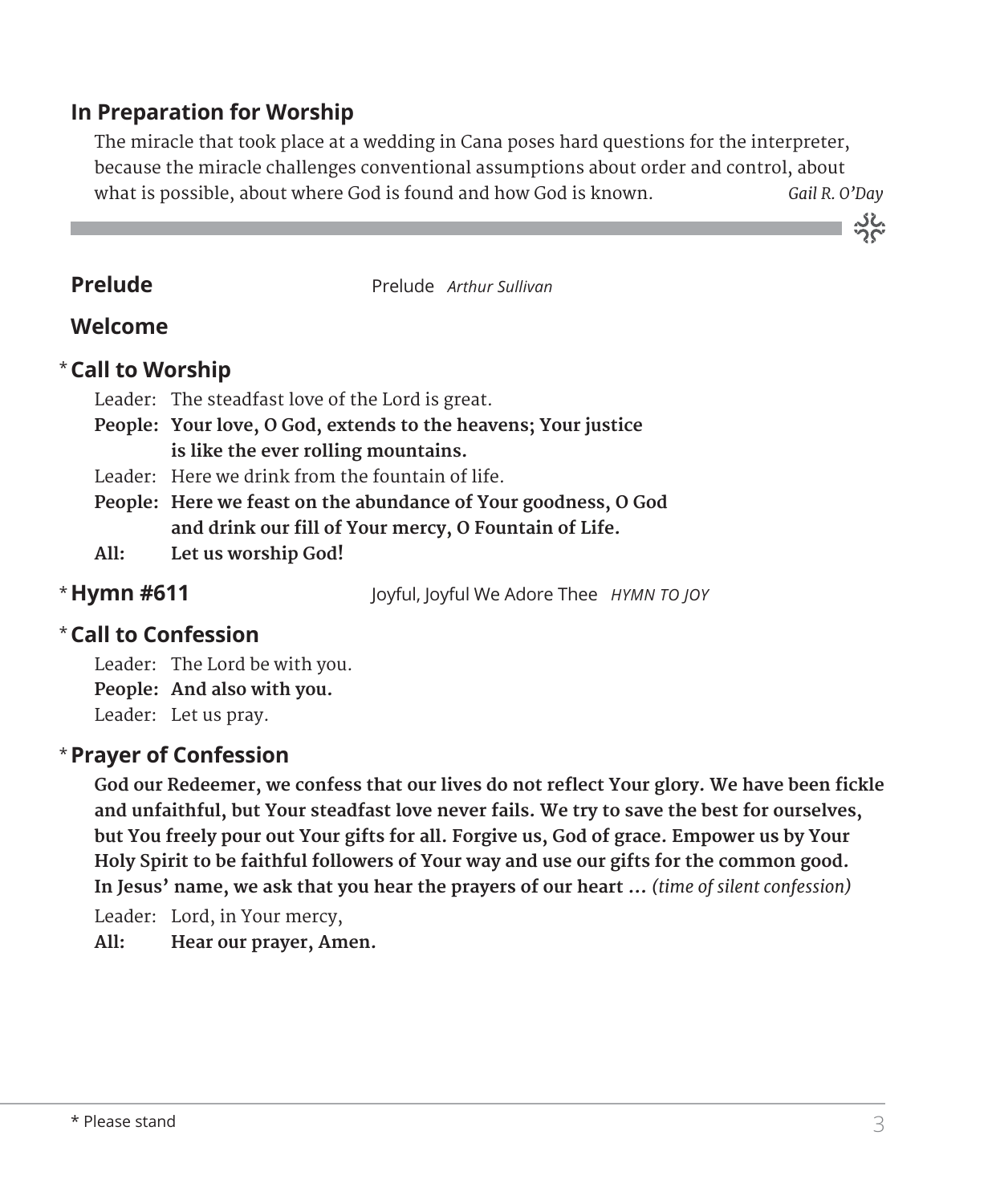#### **Assurance of Forgiveness** \*

#### \* Song of Praise

**Song of Praise** Gloria Patri *GREATOREX*

**Glory be to the Father, and to the Son, and to the Holy Ghost; as it was in the beginning, is now, and ever shall be, world without end. Amen, amen.**

#### **Tell Us Our Story Emily Wilmesherr Emily Wilmesherr**

*Children are always welcome to stay in worship. However, parents may take your child(ren) to the nursery.* 

| <b>Hymn #460</b> | Break Now the Bread of Life <i>BREAD OF LIFE</i> |  |
|------------------|--------------------------------------------------|--|
| Eirct Loccon     | $l$ caiah 62:1 E: nago 602                       |  |

**First Lesson** Isaiah 62:1-5; page 692

Leader: The Word of the Lord. **People: Thanks be to God.** 

#### **Second Lesson** John 2:1-11; page 93

Leader: The Word of the Lord. **People: Thanks be to God.**

**Sermon** Superson Water to Wine: How Do You Interpret It? Steve Vance

#### **\* Affirmation of Faith** Apostles' Creed

**I believe in God, the Father Almighty, Maker of heaven and earth, and in Jesus Christ, His only Son our Lord; Who was conceived by the Holy Ghost, born of the Virgin Mary, suffered under Pontius Pilate; was crucified, dead, and buried; He descended into hell; the third day He rose again from the dead; He ascended into heaven, and sitteth on the right hand of God the Father Almighty; from thence He shall come to judge the quick and the dead. I believe in the Holy Ghost; the holy catholic church; the communion of saints; the forgiveness of sins; the resurrection of the body; and the life everlasting. Amen.**

**Offering** A Taste of Cana's Wine *David Evan Thomas* 

*Giving is a tangible sign of worship. If you give electronically, there is a blue, laminated, 'electronic giving' card in the pew rack to place into the offering plate as it is passed.*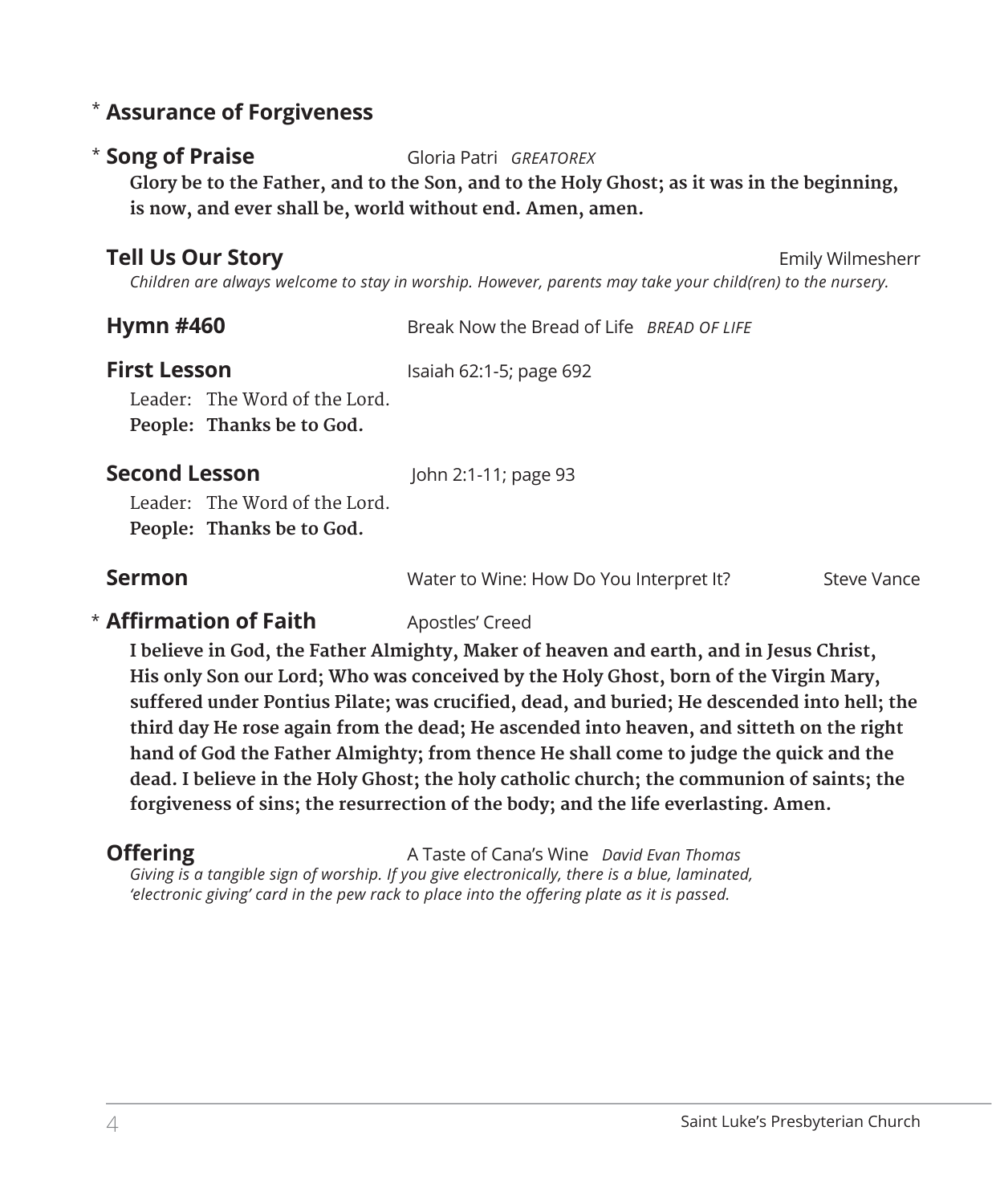### **Song of Thanksgiving** Doxology REGENT SQUARE

**Laud and honor to the Father, laud and honor to the Son, Laud and honor to the Spirit, ever three and ever one: One in might and one in glory while unending ages run!**

#### **Prayer of Dedication** \*

#### **Passing of the Peace** \*

Leader: May the peace of Christ be with you. **People: And also with you.**

#### **The Lord's Supper**

*Communion will be served by intinction (dipping the bread into the cup). If you would like to be served where you are sitting, please raise your hand. Everyone is invited to participate in the sacrament. Children who have discussed the sacrament with their parents and/or a pastor are welcome. The cup holds grape juice, not wine, during this service. A server with gluten-free wafers will be standing directly in front of the communion table for those who prefer this option.*

#### **The Lord's Prayer**

**Our Father Who art in heaven, hallowed be Thy name. Thy kingdom come, Thy will be done, on earth as it is in heaven. Give us this day our daily bread; and forgive us our debts, as we forgive our debtors; and lead us not into temptation, but deliver us from evil. For Thine is the kingdom and the power and the glory, forever. Amen.**

#### **Prayers of the People**

| * Hymn #459   | O Word of God Incarnate MUNICH |  |
|---------------|--------------------------------|--|
| * Benediction |                                |  |
| * Postlude    | March Militaire Franz Schubert |  |

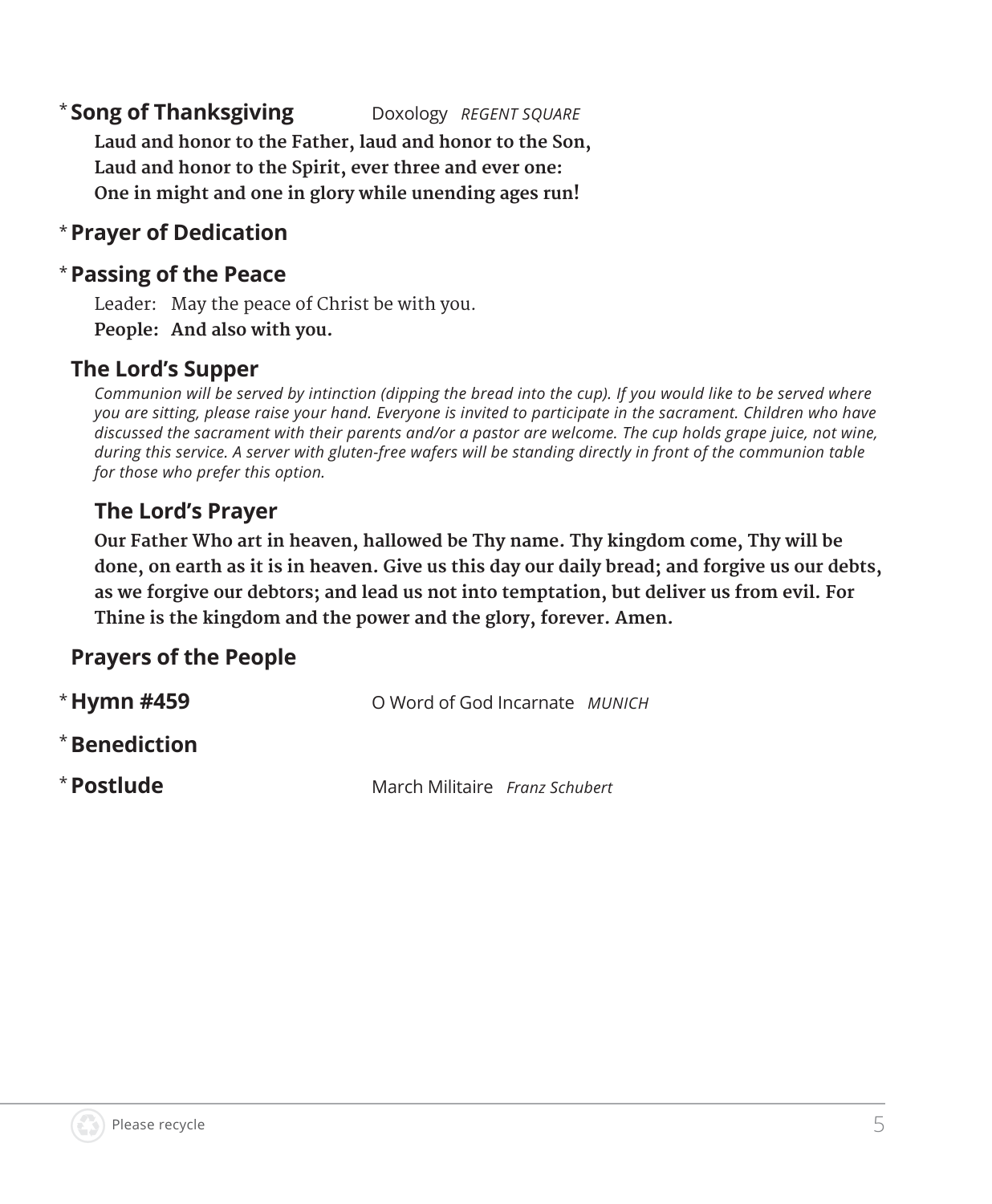| <b>Opportunities to Serve at Saint Luke's</b>                                                                                                                                                                             |                       | Work as |                                                           |  |
|---------------------------------------------------------------------------------------------------------------------------------------------------------------------------------------------------------------------------|-----------------------|---------|-----------------------------------------------------------|--|
| Become an active disciple in Christ's ministry by serving along side your church family.<br>Most volunteer roles involve just a small commitment of time, but the rewards are huge.<br>Please consider serving this year! | Individual<br>or Pair | Team    | Time<br>$\omega$<br>$\hskip10pt\square$<br>$\overline{O}$ |  |
| Pew Rack Committee During assigned month, straighten sanctuary pew racks and<br>restock with designated envelopes, pew cards and pencils.                                                                                 | $\checkmark$          |         |                                                           |  |
| Chancel Guild Prepare the sanctuary chancel for 11 a.m. worship; undresses the chancel<br>following the service. Great learning opportunity for a family with children.                                                   | ✓                     |         |                                                           |  |
| Chapel Guild Prepare the chapel for 8:30 a.m. worship; undresses the chapel following<br>the service.                                                                                                                     |                       |         |                                                           |  |
| <b>Sound &amp; Video</b> Run the sound board or video camera at the 11:00 a.m. service.                                                                                                                                   |                       |         |                                                           |  |
| <b>Usher</b>                                                                                                                                                                                                              |                       |         |                                                           |  |
| <b>Communion Server</b> Serve communion at 11:00 a.m. service                                                                                                                                                             |                       |         |                                                           |  |
| Greeter Welcome everyone warmly, hold open the door, help with umbrellas,<br>direct newcomers and visitors. Families are encouraged to serve together!                                                                    |                       |         |                                                           |  |
| Continental Breakfast Purchase and set-up breakfast items in the lobby; refill as<br>needed; clean-up. Your expenses are reimburseable.                                                                                   |                       |         |                                                           |  |
| Lay Reader Read the first lesson from the lecturn at the 11:00 a.m. service.                                                                                                                                              |                       |         |                                                           |  |
| <b>Nursery Supervisor</b>                                                                                                                                                                                                 |                       |         |                                                           |  |
| Acolyte (2nd - 8th Grade) Needed for the 11:00 a.m. service each week: bell ringer,<br>Bible bearer, candle lighter, crucifer, water bearer.                                                                              |                       |         |                                                           |  |
| <b>Faithful Friends</b> Two adults needed each week to facilitate this class for K-2nd Grade<br>during the 11:00 a.m. service. All materials are provided.                                                                | √                     |         |                                                           |  |
| Open/Close                                                                                                                                                                                                                |                       |         |                                                           |  |
| Music Ministry Find a place in our adult, children's, or handbell choirs. We also welcome<br>individual instrumentalists and soloists; share your gifts with Saint Luke's!                                                |                       |         |                                                           |  |
|                                                                                                                                                                                                                           |                       |         |                                                           |  |

**Meal Ministry** provides meals for members recovering from a surgery or illness, suffering the loss of a loved one, or celebrating a birth or adoption. Contact Sandra Clay: sandrabclay@comcast.net.

**Prayer Ministry Team** offers intercessory prayers to God on Sun. at 10:35 a.m. in Rm 137. Please join us. Contact Paula Barbin: barbin@fulton.k12.ga.us.

**Visiting Care Team** connects with members who are not able to come to church, but enjoy visits with their church family. Contact Lucy Painter: lucypainter@comcast.net / 770.393.8044.

**R.O.C.K.** (Reaching Out Through Crocheting & Knitting) Men and women of any age and skill level: join us every Wed., 10 a.m. to Noon in the Parlor.

**Stephen Ministry** Trained Stephen Ministers are available to 'walk with you' and confidentially lend an ear. Contact referral coordinator Shannon Dill (770.393.1424, ext. 229) or Laura Strange (770.490.4395).

**JAN. 2016**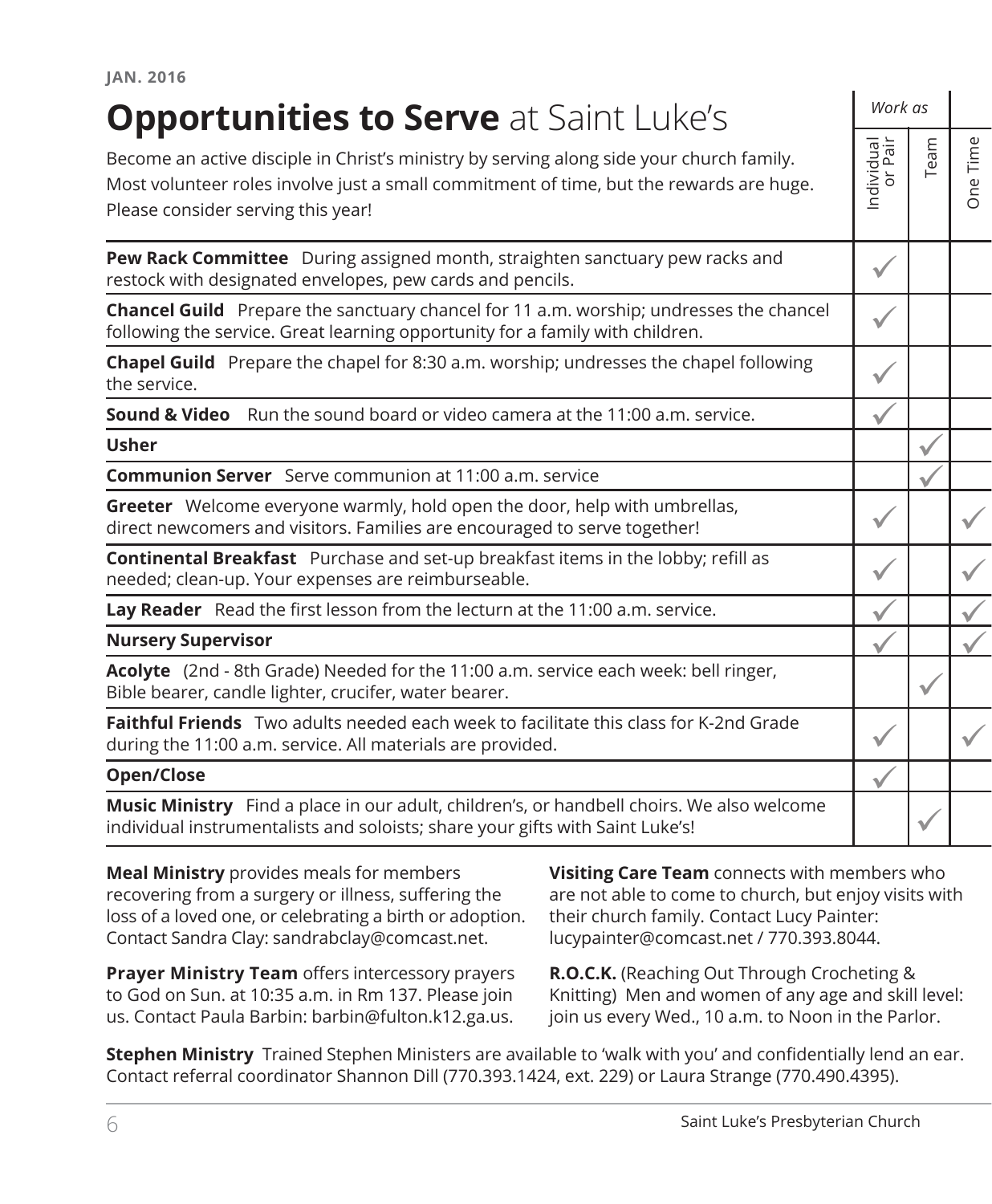|                                                                                                         |                      |                        | <b>Time Commitment</b>  |         |        |
|---------------------------------------------------------------------------------------------------------|----------------------|------------------------|-------------------------|---------|--------|
|                                                                                                         | Training<br>Required | At Your<br>convenience | Scheduled<br>in Advance | Monthly | Weekly |
| kammererj@bellsouth.net<br>Jean Kammerer, 770.522.9612                                                  |                      |                        |                         |         |        |
| atlguerrants@bellsouth.net<br>Mary Guerrant, 770.455.9493                                               |                      |                        |                         |         |        |
| sallyjoyce@comcast.net<br>Sally Joyce, 770.390.9743                                                     |                      |                        |                         |         |        |
| robyprice@slpres.org<br>Roby Price, 770.393.1424 x244                                                   |                      |                        |                         |         |        |
| pvhumer@gmail.com<br>Paula Humer, 770.698.9810                                                          |                      |                        |                         |         |        |
| Mary Martin, 770.441.0373<br>mary.martin@nsn.com                                                        |                      |                        |                         |         |        |
| Shawn Hamlin, 770.559.0211<br>http://greeter.slpres.org                                                 |                      |                        |                         |         |        |
| Shawn Hamlin, 770.559.0211<br>http://breakfast.slpres.org                                               |                      |                        |                         |         |        |
| jncummiskey@gmail.com<br>Jenny Cummiskey, 678.358.8525                                                  |                      |                        |                         |         |        |
| Catherine Anne Thomas, 770.393.1424 x228<br>cathomas@slpres.org                                         |                      |                        |                         |         |        |
| Cailin Thelen, 770.330.9622<br>cailinthelen@gmail.com                                                   |                      |                        |                         |         |        |
| Catherine Anne Thomas,<br>http://faithfulfriends.slpres.org<br>770.393.1424 x228<br>cathomas@slpres.org |                      |                        |                         |         |        |
| Josh Nunez, 770.451.9545<br>josh.c.nunez@gmail.com                                                      |                      |                        |                         |         |        |
| clairmaxwell@slpres.org<br>Clair Maxwell, 770.393.1424 x227                                             |                      |                        |                         |         |        |
|                                                                                                         |                      |                        |                         |         |        |

**Helping Hands** This ministry matches short term needs (like setting up a computer or changing light bulbs) with available resources (your time and talents). If you can help, contact Rebecca Strickland: rebstrick@gmail.com / 404.664.5392. If you need a Helping Hand, contact your Deacon.

**Buy Some, Share One** Food pantry donations are collected in the main lobby for Interfaith Outreach (IOH) and the Community Assist. Center.

**Meals for the Homeless** sign up in the lobby or call Al Bridges at 770.394.6581.

**Family Promise** Saint Luke's hosts homeless children and their families 5 times/year. Contact David King: 770.598.8682.

**Habitat for Humanity** Contact Daryl Moore: 770.395.6278 / ddmoore@yahoo.com.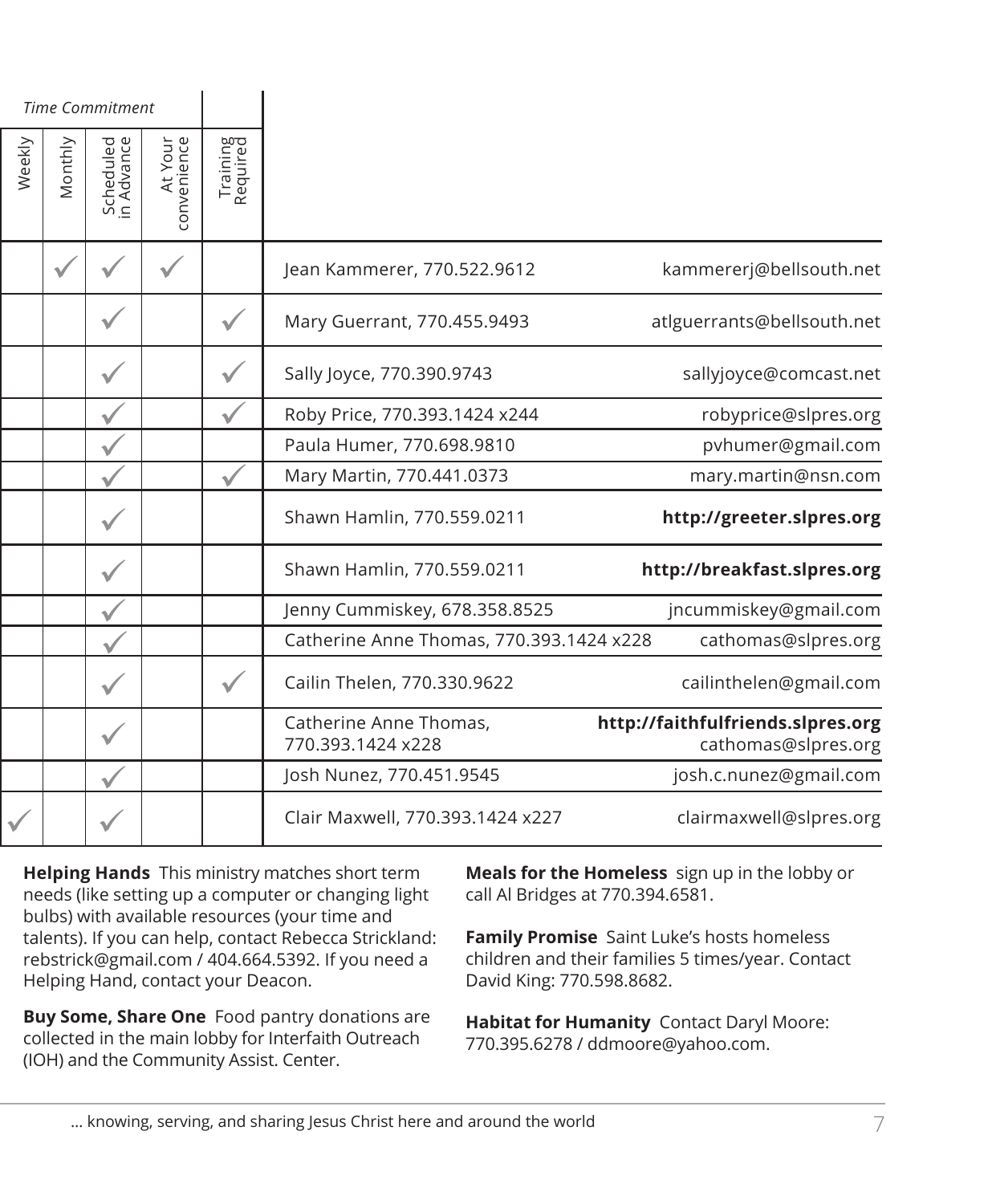# Sunday Spotlights:

**WOMEN'S RETREAT: TECHNICAL DIFFICULTIES!** *If you signed up online, PLEASE DO SO AGAIN and contact Shannon (info below) ASAP. A technical glitch deleted all online registrations, but we're now up and running. We don't want anyone to miss out – so sorry for the inconvenience!* The Saint Luke's annual Women's Retreat will be March 4-6 at the Dillard House in Dillard, GA. Registration is open and space is limited! Contact Christy Keohane (678.595.7741) or Shannon Dill (770.393.1424, ext. 229) with any questions. Registration forms are in the church office, in the lobby, or at http://slpres.org/2016-womens-retreat-will-be-here-soon/

**HOW LONG DOES IT TAKE TO MAKE 10,000 SANDWICHES?** Come find out  $\boldsymbol{R\Gamma}^{\bullet}$  at the annual Presbyterian Women (PW) Sandwich Project next Sun., Jan. 24th! We'll be making sandwiches for hungry folks around Atlanta that will be distributed through five different homeless shelters. Both young and old can help make sandwiches, so plan to attend! The fun starts at 9:30 a.m. Additionally, this winter weather is cold, so we'll be collecting mittens and gloves for those in need.

**HOW MANY SANDWICHES FIT IN A BANANA BOX?** See the display in the lobby for the answer and sponsor a box-full for \$25! All donations help offset the cost of sandwiches.

SLLS REGISTRATION Our accredited, weekday preschool has a place for your Little Saint, age 12 months through Pre-K!

**Church members register: Tues., Jan. 19** (during school hours);

Current families register: Jan. 20;

Community families register: Jan. 21.

For more information, see our Registration Brochure online at www.slpres.org. Please contact Carol Perry, Director, to schedule a tour: 770.393.1424 x240 or carolperry@slpres.org

**SAVE THE PAGE!** The center pages of this bulletin list many of the opportunities for you and your family to be active members in Christ's ministry. Please remove the chart, post it on your refrigerator, and resolve to share your time and talents this year at Saint Luke's!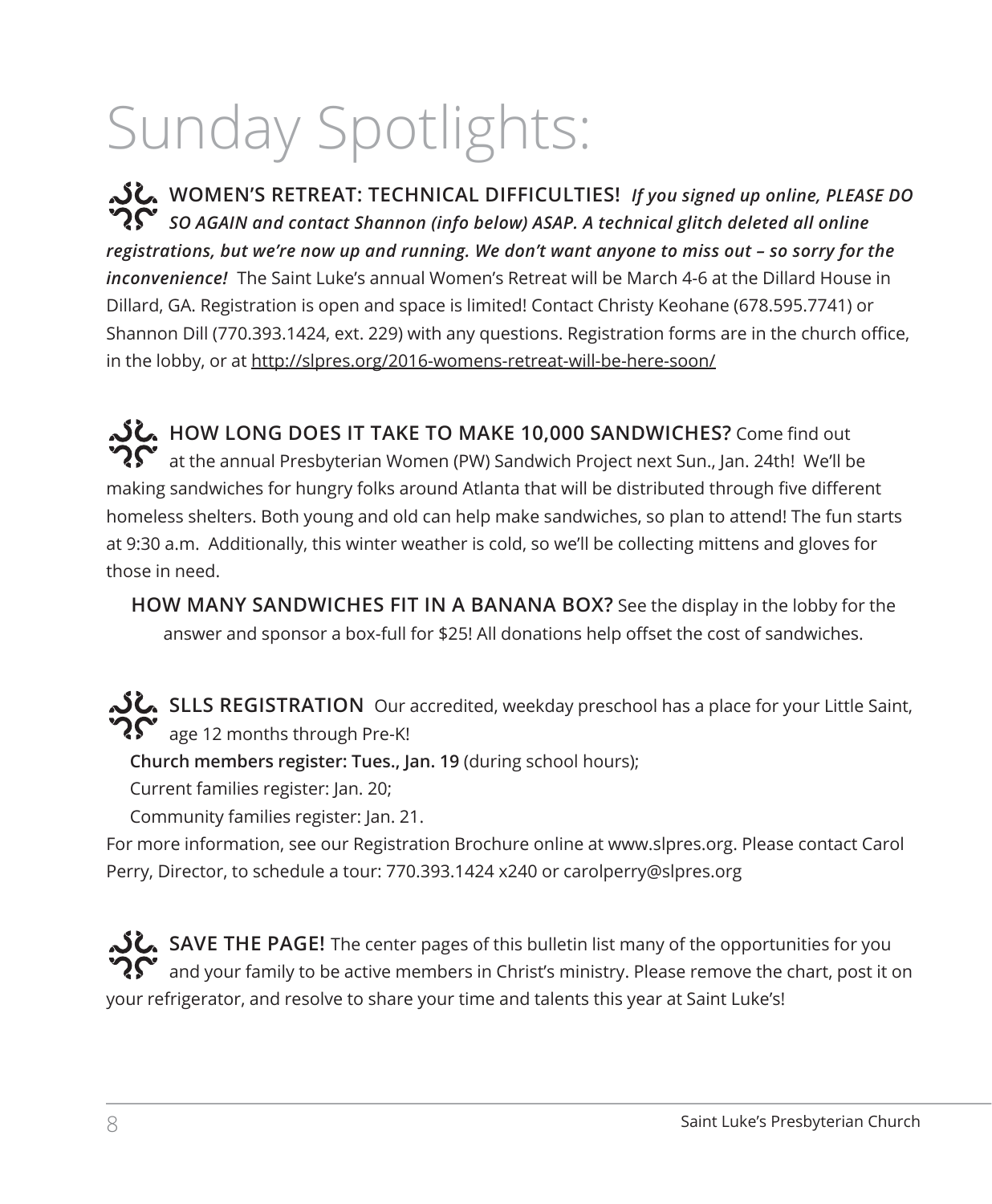## **YOUTH CONNECTION Phil Brown**

philbrown@slpres.org / 770.393.1424 ext. 238

Stay current with Saint Luke's Youth Ministry by signing up for text message updates. Dial 81010 and text:

for Youth Choir updates: text **@choirSL** 

for Middle School updates: youth, text **@6th-8thSL** parents, text **@MSparentSL** for High School updates: youth, text **@9th-12thSL** parents, text **@HSparentSL**

#### **Today, Jan. 17th:**

**9:30 a.m.:** All youth meet in the lobby at 9:30 a.m. and we'll head out for breakfast.

#### **12:15 - 1 p.m.: No Youth Choir Practice**

**4:30 - 6 p.m.:** All group meeting

**Next Sun., Jan. 24th:** Sandwich Project in the Great Hall

## **MUSIC MINISTRY Clair Maxwell**

clairmaxwell@slpres.org 770.393.1424 ext. 227

#### **Weekly Choir Rehearsals:**

| Sundays    | 12:15-1:00 p.m.  | Youth Choir             |
|------------|------------------|-------------------------|
| Wednesdays | 5:15-5:45 p.m.   | Cherub Choir            |
|            | 5:00-5:45 p.m.   | Westminster Choir       |
|            | $6:30-7:20$ p.m. | <b>Festival Ringers</b> |
|            | 7:30-9:00 p.m.   | Chancel Choir           |

**SING IN THE NEW YEAR!** All choirs have resumed rehearsal according to the schedule above and we'd love some new recruits! We have a place for all ages and abilities – please join us this year. Contact Clair for more info (above).

**CHASTAIN AT SAINT LUKE'S** We are soliciting song suggestions for this fun, annual event on April 24. Submit your ideas to Clair via email (above).

## **ADULT MINISTRY Shannon Dill**

shannondill@slpres.org / 770.393.1424 ext. 229

**ADULT SUNDAY SCHOOL** classes meet between the worship services, 9:30-10:30 a.m. Descriptions of current groups are available on our website (slpres.org) or http://bit.ly/ AdultSundaySchool. Please join us!

**FRIDAY MORNING MEN'S BIBLE STUDY**  Fellowship and Bible study every Fri. from 6:40-8:00 a.m. in the Parlor with Dan Joyce.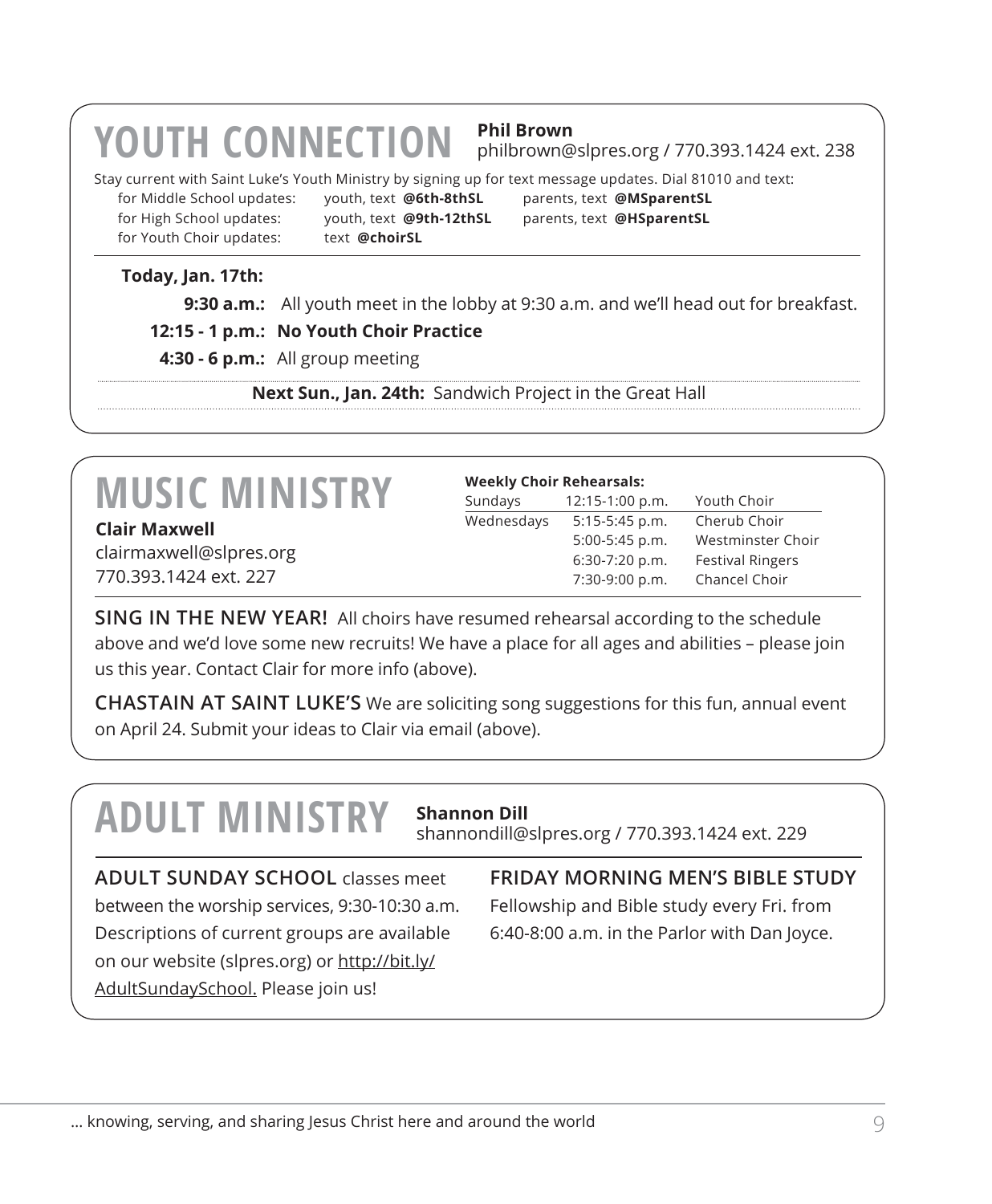**JAN. 26: OWLS** (Older, Wiser, Loving Seniors) Roby Price will be telling us about a unique railroad car built for President Lincoln in 1865 by Roby's great grandfather. This was equivalent to Air Force One in its day, but President Lincoln never got to use it. Come and hear Roby's story about this famous car. See you there!

#### **3RD YUCATAN PENINSULA MISSION**

**TRIP:** July 10-17, with our friends at Accion Ministries (friendsofaccion.org). This trip is open to adults of all ages and youth (completed 6th grade and up) traveling with at least one parent. Please contact Shannon Dill (770.393.1424 ext. 229) if you are interested in participating or learning more about this unique experience!

#### **MISSION TRIP TO THORNWELL: JULY 21**

**- JULY 23.** More information coming soon. Contact Sally Shelton (770.396.5156 / sshelton@ cwtvacations.com) with thoughts or questions.

**JOIN AIR-GUATEMALA** for a mission trip any week in June! You will be working with Maya farmers in the cool mountains of Guatemala, building brick stoves and planting trees that will improve crops and prevent mudslides. Reserve your space by March 1st. For more info: Anne.Hallum@AIRGuatemala.org

#### **NO EXPERIENCE NECESSARY**

Chairpersons need for 'Flower Guild' (small weekly commitment) and for 'Minute for Missions' (as needed). Please contact Mary Guerrant 770.455.9493 / atlguerrants@ bellsouth.net if you can fill one of these roles.

#### **MARRIAGE ENRICHMENT GROUP (MEG)**

Our next meeting is March 6. Contact Christine (Gafrog01@hotmail.com) & Bob Crutchfield for more info: 770.364.8079

**VALENTINE RETREAT** The Georgia Chapter of Better Marriages is presenting a getaway weekend for couples, Feb. 12-14, at the Winshape retreat center in Rome, GA. Isn't that better than roses and a box of chocolates? See BetterMarriagesGA.org



**FEAST CLASSES BEGIN JAN. 20!**  Schedule, menu, class descriptions and a registration form are in the *Feast* brochures. Wednesday evenings are a great time to reconnect with your church family and recharge your spirit! (You don't have to register for all 9 weeks or for all dinners and classes! Use the blue pew card on Sun. to register your choices for the upcoming Wed. Call Sally or Liz in the church office (770.393.1424) with questions or last-minute reservations.)

Here's a 'taste' of the upcoming classes:

#### FOR ADULTS:

What Christians Need to Know About... *Shannon Dill will combine conversations regarding interfaith dialogue with visits from guest speakers, including Rabbi and Professor Scott Colbert, and Dr. John A. Azumah, a Seminary Professor of World Christianity & Islam.* 

FOR KIDS:

1ST-3RD GRADE: What's in the Bible? 4TH-5TH GRADE: LifeLab

FOR MIDDLE & HIGH SCHOOL YOUTH: Exploration of Religions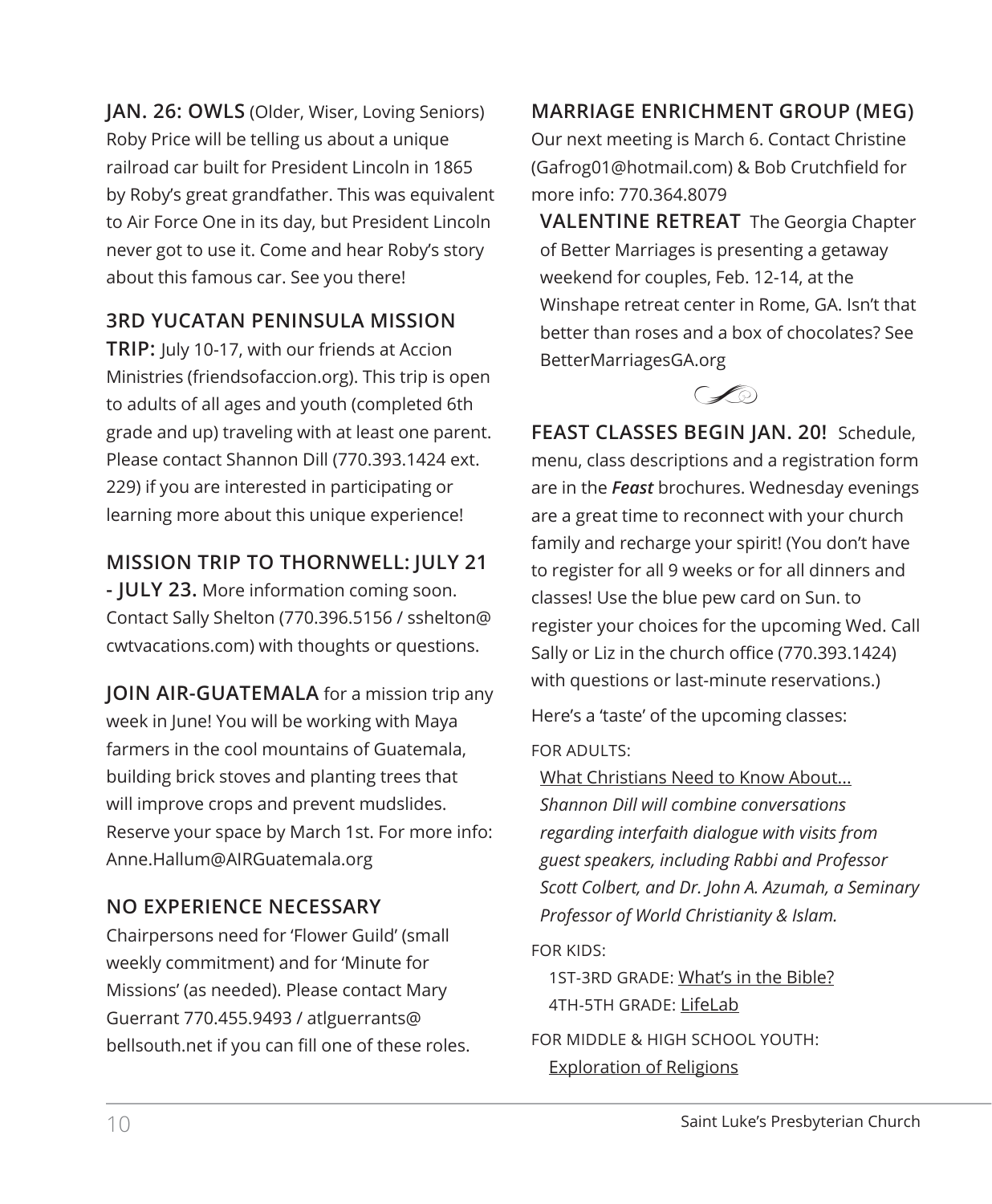**CHILLY? CHILI!** Adults are invited to the home of Mary and Billy Martin for a Chili Supper on Sat., Jan. 30th, from 6:30 - 9 p.m. \$7.50/person at the door. Please RSVP on the poster in the church lobby, or contact Mary Martin at mary.martin@nokia.com / 770.441.0373.

**SEND SOME LOVE** Valentine Boxes will be sent to our college students and family members in the military. If you'd like to include someone, submit their name and address by Feb. 1 to Liz Catlett in the church office (LizCatlett@slpres.org). You can help by donating candy, snack foods and/or money for postage in the box in the Parlor. Thank you!

#### **SEEKING NEW OFFICERS FOR SESSION**

**& DIACONATE** The Officer Nominating Committee (ONC) is developing a slate of nominees to serve on the Session and the Diaconate. We need *your* suggestions of members of Saint Luke's you believe would enhance and further the ministry and programs of our church by serving as Elders or Deacons. The congregational election will take place Feb. 28. Please use the recommendation form and collection box in the Lobby, or contact Elders Rob Price and Chip Williams, co-chairs of the ONC.

**SANCTUARY FLOWERS** Underwrite the floral arrangement used at an 11:00 a.m. service. Select a date meaningful to you and dedicate your gift in honor or in memory of someone. Sign-up on the main bulletin board in the lobby. \$80. Contact Mary Guerrant at atlguerrants@bellsouth.net / 770.455.9493.

#### **TARTAN TROT: 23 DAYS & COUNTING!**

Join us Feb. 6th to run and celebrate our 10th year of o'scottish tradition! See TartanTrot.com for more event info.

**RACE DAY VOLUNTEERS:** It's critical to have 150 volunteers to safely host this event. Be an part of this big event without breaking a sweat! Email Krissy Williams (kcwills7104@yahoo.com).

**BAKERS**: We are famous in the running world for our awards of baked goods. We need 150+ pies and cakes; sign up in the lobby.

**TARTAN TEN CHALLENGE:** Solicit 10 runners to the Tartan Trot (cannot be your free sponsor runners)... your Sunday School class, tennis team, knitting group, dog park friends, etc. Sign up in the lobby or email: marty@ acapella-design.com.

**DONATE** your old athletic/running shoes: Saint Luke's Green Team will recycle them for you! Collection boxes are in the lobby.

**A HUGE THANK YOU** to all of our SPONSORS. Get your free "sponsor" registrations in ASAP. The deadline for t-shirts is Jan. 18. Questions? Email Laura Singley (laurasingley@att.net).